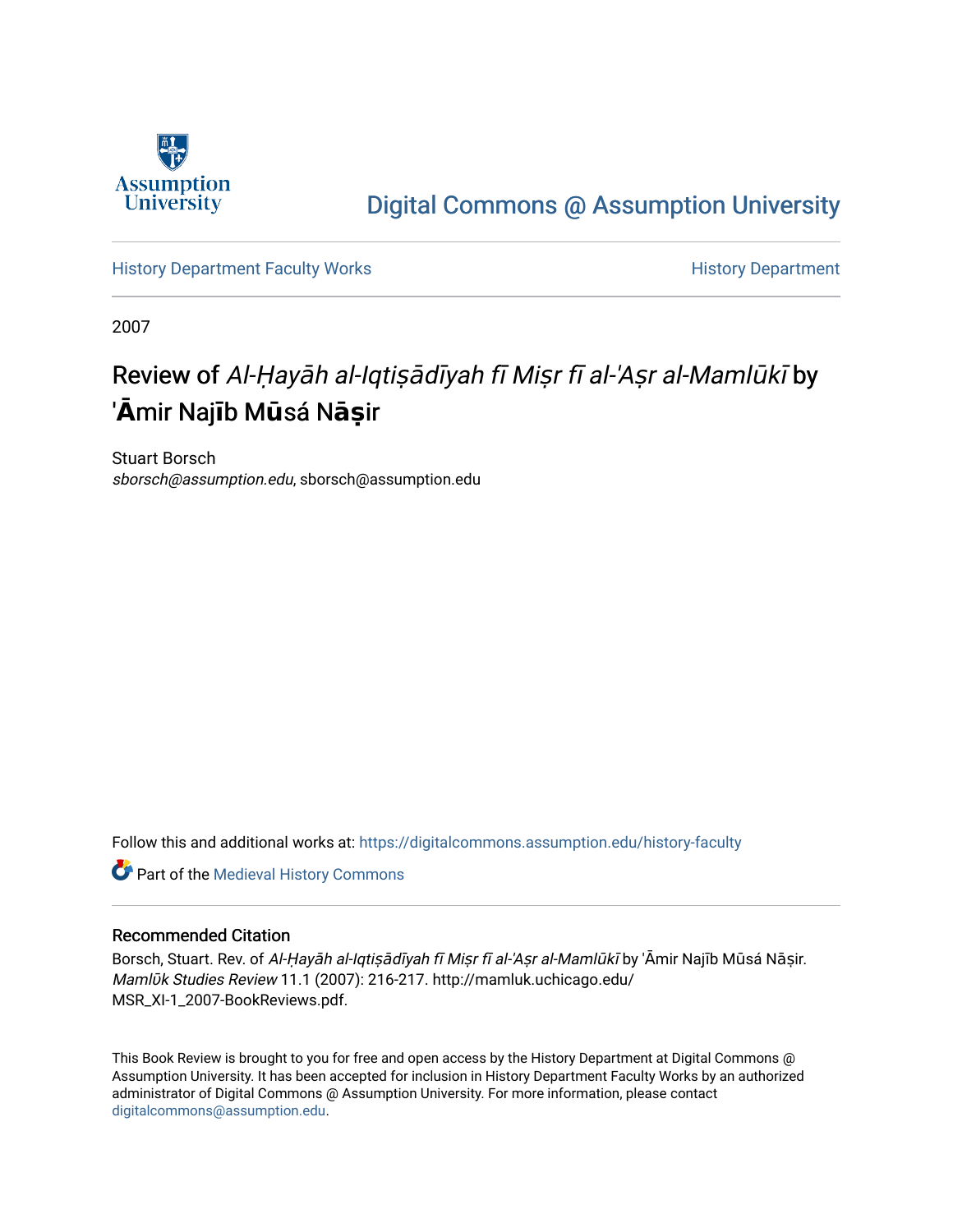#### 216 BOOK REVIEWS

of the work into ten chapters is not found in the Arabic and sometimes obscures the flow of Ibn al-Qayyim's argument.

To conclude, substantial effort has been given over the last several decades to making Ibn al-Qayyim's *Al-Turuq al-Hukmiyah* readily accessible. From a scholarly point of view, however, the situation is chaotic. Pagination varies widely from printing to printing. Very little progress has been made toward a critical edition, and no one available version is of such distinguished quality that it might serve as the reference standard until such time as there is a proper critical edition. The time is thus ripe for a disciplined attempt at a critical text.

'ĀMIR NAJĪB MŪSÁ NĀŞIR, *Al-Hayāh al-Iqtisādīyah fī Misr fī al-'Asr al-Mamlūkī* (Cairo: Dār al-Shurūq lil-Nashr wa-al-Tawzī', 2003). Pp. 390.

#### REVIEWED BY STUART BORSCH, Assumption College

For any scholar in search of an up-to-date survey of the Mamluk economy, this book serves as a valuable resource. Its scale and scope cover a wide panorama of factors that drove and influenced the Mamluk economy. The title is slightly misleading, as the book is really a study of the agrarian, not urban side of the economy. However, this misnomer is a pleasant surprise for scholars, as the rural facets of Egypt's economy still remain neglected compared to the urban ones.

The first chapter is devoted to geography and offers fresh material for those interested in the subdivisions and routes of major canals in Egypt's agrarian system. It also provides a detailed survey of population levels during the Mamluk period. It also provides a very well-documented examination of plague deaths in the fourteenth and fifteenth centuries.

The second chapter explores the variations in landholding. It extensively details the function and operation of that enigmatic and elusively complicated structure: the *iqt* $\bar{a}$ <sup>*'*</sup> system. Although not the last word in exploring this subject, the book is very helpful in outlining and clarifying areas of this method of tax farming. The book then describes the agrarian side of pious endowments *(waqf),* relating the ways in which funds were channeled from donor to tax farmer and tax farmer to the endowment. The nature of *rizq* as well as *milk* lands are also discussed here.

The third chapter is devoted to the organization of agrarian life, a subject that has been relatively ignored in previous studies. The use of specific agricultural tools is described here, as well as the way in which labor was applied to different applications. The all-important irrigation system is studied in careful detail, a